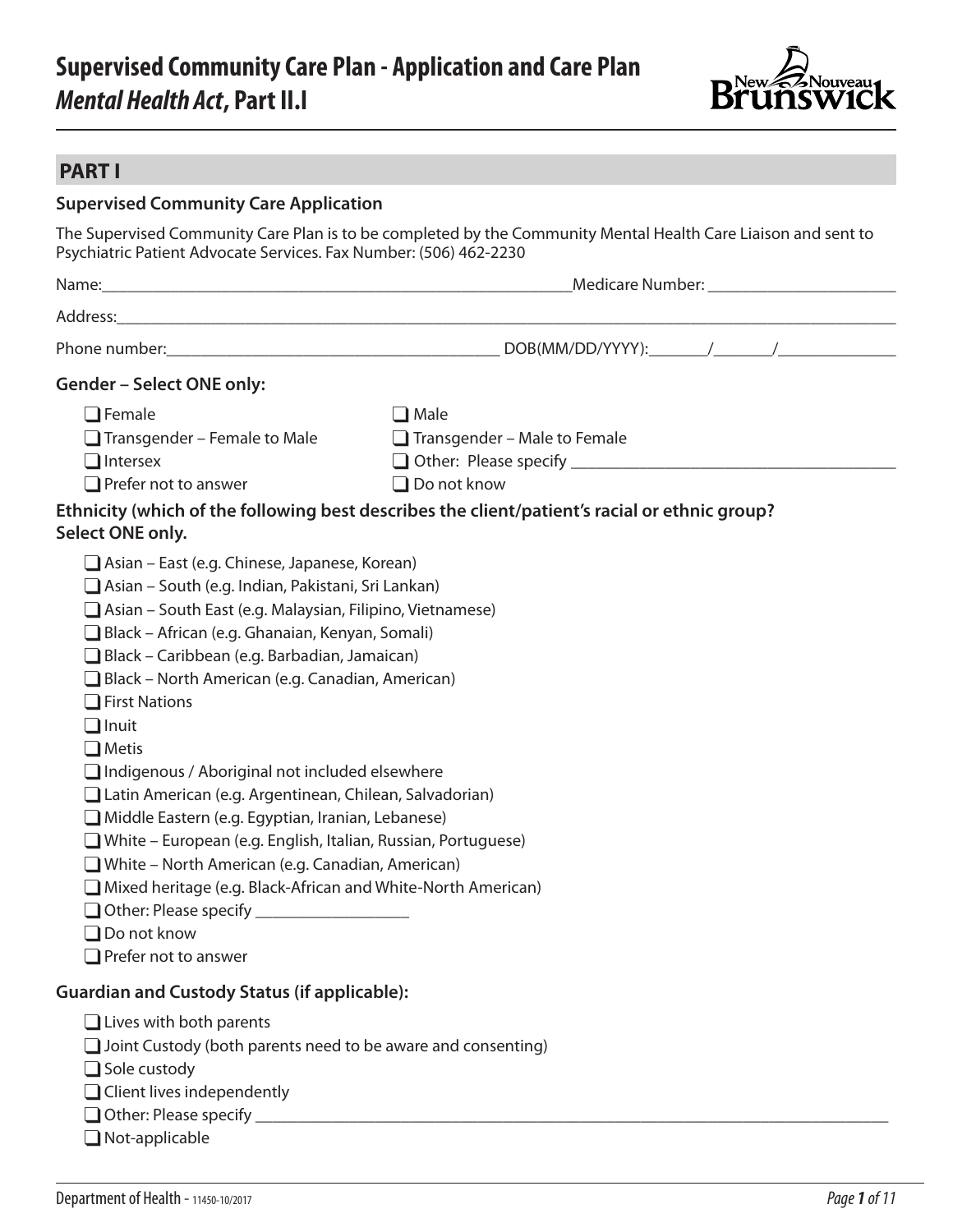## **Originating Location of Referral:**

| $\Box$ Hospital – inpatient                                                                                                                                            | $\Box$ Hospital – emergency room |
|------------------------------------------------------------------------------------------------------------------------------------------------------------------------|----------------------------------|
| $\Box$ Mental Health Centre                                                                                                                                            |                                  |
| <b>Primary Diagnosis</b>                                                                                                                                               |                                  |
| $\Box$ Schizophrenia<br>Schizoaffective Disorder<br>Bipolar Disorder<br>$\Box$ Other<br>O Substance/Alcohol Abuse Disorder<br>O Personality Disorder<br>$O$ Depression |                                  |
| <b>Consent Model</b>                                                                                                                                                   |                                  |
| $\Box$ Individual consented to SCC<br>□ Substitute Decision Maker consented to SCC<br>□ Psychiatric Application / Non-Consent Model                                    |                                  |
| <b>Preferred language</b>                                                                                                                                              |                                  |
|                                                                                                                                                                        |                                  |
| <b>Treating psychiatrist</b>                                                                                                                                           |                                  |
|                                                                                                                                                                        |                                  |
|                                                                                                                                                                        |                                  |
| <b>Substitute Decision Maker, if applicable</b>                                                                                                                        |                                  |
|                                                                                                                                                                        |                                  |
|                                                                                                                                                                        |                                  |
|                                                                                                                                                                        |                                  |
| Support Person to Individual on SCC, if applicable                                                                                                                     |                                  |
|                                                                                                                                                                        |                                  |
|                                                                                                                                                                        |                                  |
|                                                                                                                                                                        |                                  |
| Support Person to Individual on SCC, if applicable                                                                                                                     |                                  |
|                                                                                                                                                                        |                                  |
|                                                                                                                                                                        |                                  |
|                                                                                                                                                                        |                                  |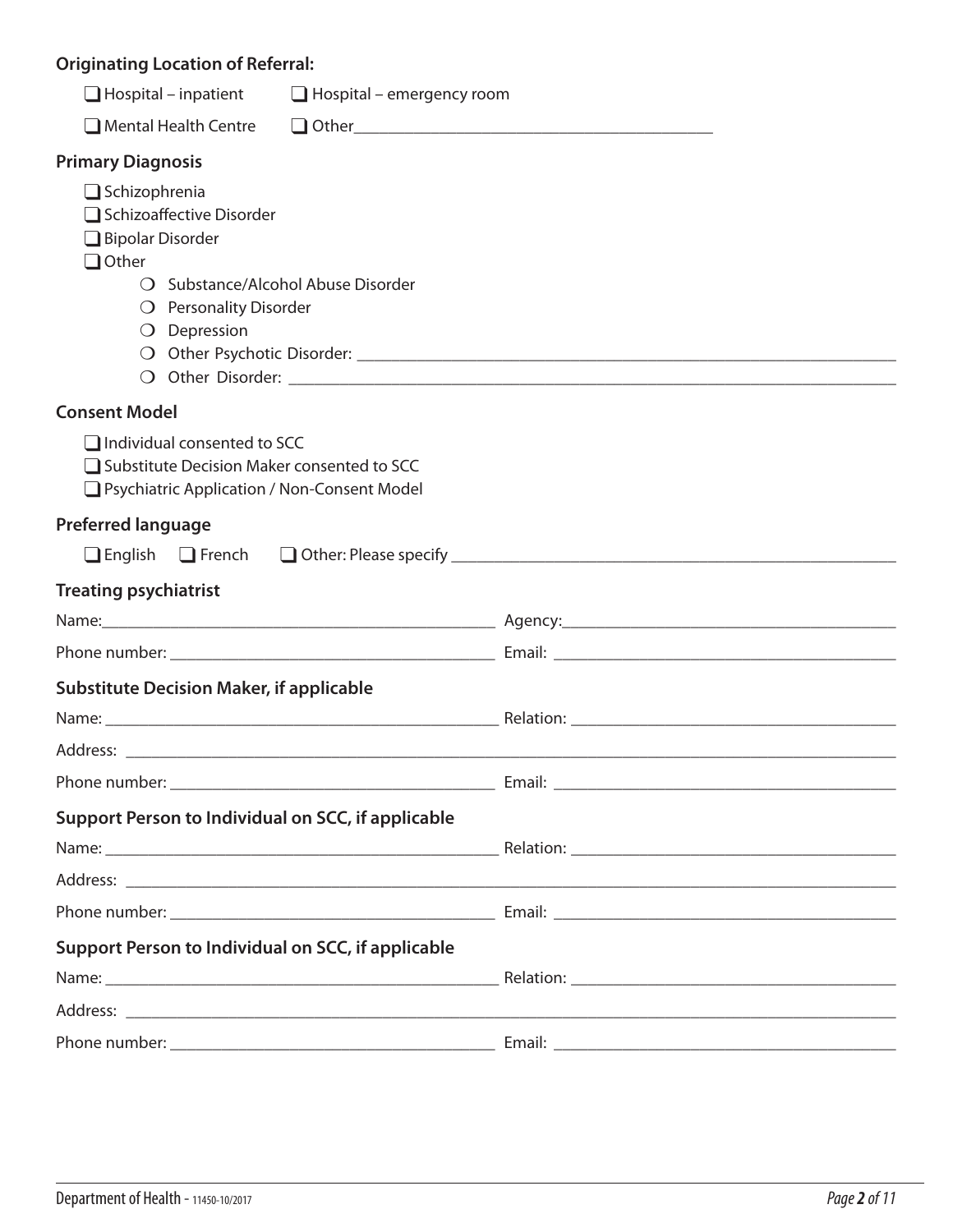## **Supervised Community Care Plan - Application and Care Plan** *Mental Health Act***, Part II.I**



### **PART II**

### **Supervised Community Care Plan**

The Supervised Community Care Plan is to be completed by the Community Mental Health Care Liaison and sent to Psychiatric Patient Advocate Services. Fax Number: (506) 462-2230

| <b>Substitute Decision Maker, if applicable</b>                                                                                       |  |
|---------------------------------------------------------------------------------------------------------------------------------------|--|
|                                                                                                                                       |  |
|                                                                                                                                       |  |
|                                                                                                                                       |  |
| Support Person to Individual on SCC, if applicable                                                                                    |  |
|                                                                                                                                       |  |
|                                                                                                                                       |  |
|                                                                                                                                       |  |
| Support Person to Individual on SCC, if applicable                                                                                    |  |
|                                                                                                                                       |  |
|                                                                                                                                       |  |
|                                                                                                                                       |  |
| <b>Eligibility Criteria/ Conditions (34.01)</b>                                                                                       |  |
| Person is suffering from a serious mental illness that is; (must meet all 3 criteria)                                                 |  |
| $\Box$ Continuous in nature<br>$\Box$ Severely limits the person's functioning in the community<br>$\Box$ Requires care and treatment |  |

*(Signature of Assessing Psychiatrist) (Date)*

\_\_\_\_\_\_\_\_\_\_\_\_\_\_\_\_\_\_\_\_\_\_\_\_\_\_\_\_\_\_\_\_\_\_\_\_\_\_\_\_\_\_\_\_\_\_\_\_\_\_\_ \_\_\_\_\_\_\_\_\_\_\_\_\_\_\_\_\_\_\_\_\_\_\_\_\_\_\_\_\_\_\_\_\_\_\_\_\_\_\_\_\_\_\_\_\_\_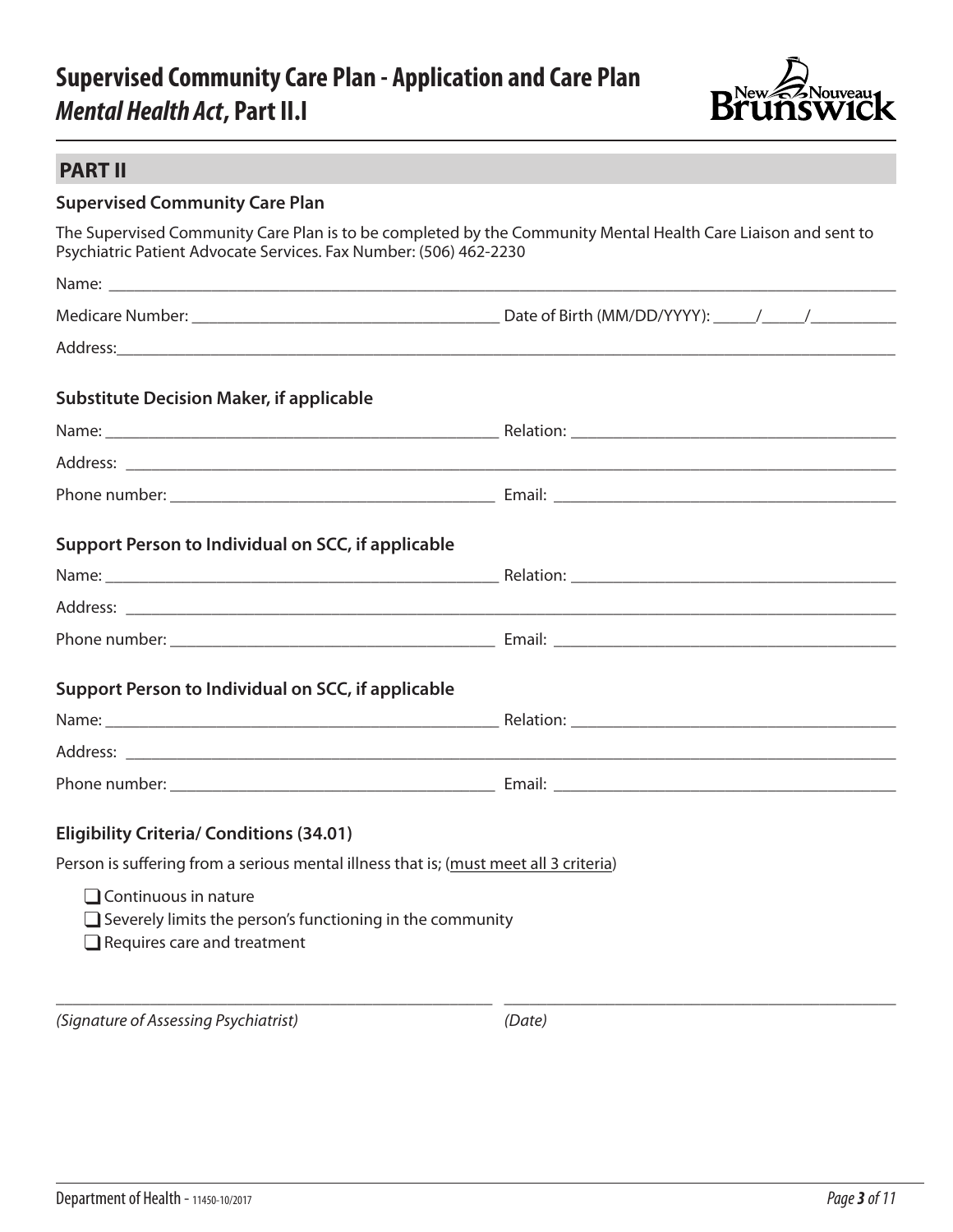| (PSYCHIATRIST'S NOTES) |  |  |  |
|------------------------|--|--|--|
|                        |  |  |  |
|                        |  |  |  |
|                        |  |  |  |
|                        |  |  |  |
|                        |  |  |  |
|                        |  |  |  |
|                        |  |  |  |
|                        |  |  |  |
|                        |  |  |  |
|                        |  |  |  |
|                        |  |  |  |
|                        |  |  |  |
|                        |  |  |  |
|                        |  |  |  |
|                        |  |  |  |
|                        |  |  |  |
|                        |  |  |  |
|                        |  |  |  |
|                        |  |  |  |
|                        |  |  |  |
|                        |  |  |  |
|                        |  |  |  |
|                        |  |  |  |
|                        |  |  |  |
|                        |  |  |  |
|                        |  |  |  |
|                        |  |  |  |
|                        |  |  |  |
|                        |  |  |  |
|                        |  |  |  |
|                        |  |  |  |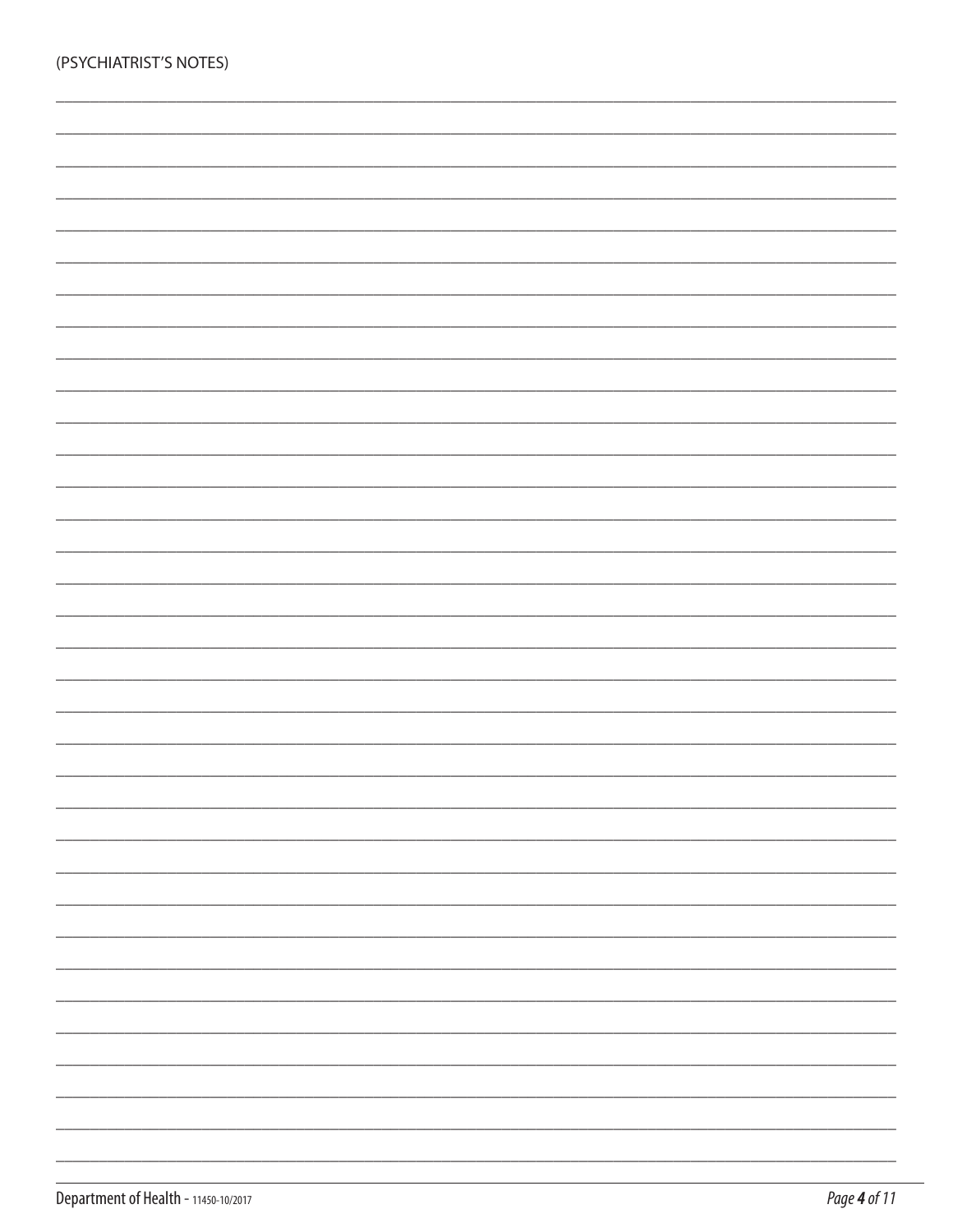|    | Notes: S.34.01 After evaluating a person who is suffering from a serious mental illness, a psychiatrist may establish a supervised<br>community care plan for the person, if the person meets the following conditions:                                                                                                                                                                                       |
|----|---------------------------------------------------------------------------------------------------------------------------------------------------------------------------------------------------------------------------------------------------------------------------------------------------------------------------------------------------------------------------------------------------------------|
| a) | The person is suffering from a serious mental illness that                                                                                                                                                                                                                                                                                                                                                    |
|    | i. Is continuous in nature,                                                                                                                                                                                                                                                                                                                                                                                   |
|    | ii. Severely limits the person's functioning in the community, and                                                                                                                                                                                                                                                                                                                                            |
|    | iii. Requires care and treatment                                                                                                                                                                                                                                                                                                                                                                              |
| b) | The person is a patient or former patient who was admitted to a psychiatric facility or, in the opinion of the psychiatrist, the person<br>has a pattern of behavior while living in the community demonstrates that, because of the serious mental illness, the person is likely<br>to cause serious harm to himself or herself or another person or to suffer substantial mental or physical deterioration. |
|    |                                                                                                                                                                                                                                                                                                                                                                                                               |

\_\_\_\_\_\_\_\_\_\_\_\_\_\_\_\_\_\_\_\_\_\_\_\_\_\_\_\_\_\_\_\_\_\_\_\_\_\_\_\_\_\_\_\_\_\_\_\_\_\_\_\_\_\_\_\_\_\_\_\_\_\_\_\_\_\_\_\_\_\_\_\_\_\_\_\_\_\_\_\_\_\_\_\_\_\_\_\_\_\_\_\_\_\_\_\_\_\_

\_\_\_\_\_\_\_\_\_\_\_\_\_\_\_\_\_\_\_\_\_\_\_\_\_\_\_\_\_\_\_\_\_\_\_\_\_\_\_\_\_\_\_\_\_\_\_\_\_\_\_\_\_\_\_\_\_\_\_\_\_\_\_\_\_\_\_\_\_\_\_\_\_\_\_\_\_\_\_\_\_\_\_\_\_\_\_\_\_\_\_\_\_\_\_\_\_\_

#### **Consent (34.02)**

Consent to a supervised community care plan is required by one of the following three options:

 $\Box$  The person who is subject to the plan

| (Signature of Individual)                                                      | (Date) |
|--------------------------------------------------------------------------------|--------|
| OR.                                                                            |        |
| $\Box$ The substitute decision maker (34.02.1)                                 |        |
|                                                                                |        |
| (Signature of Substitute Decision Maker)                                       | (Date) |
| OR.                                                                            |        |
| $\Box$ Psychiatric application to review board in absence of consent (34.02.2) |        |
|                                                                                |        |
| (Signature of Psychiatrist)                                                    | (Date) |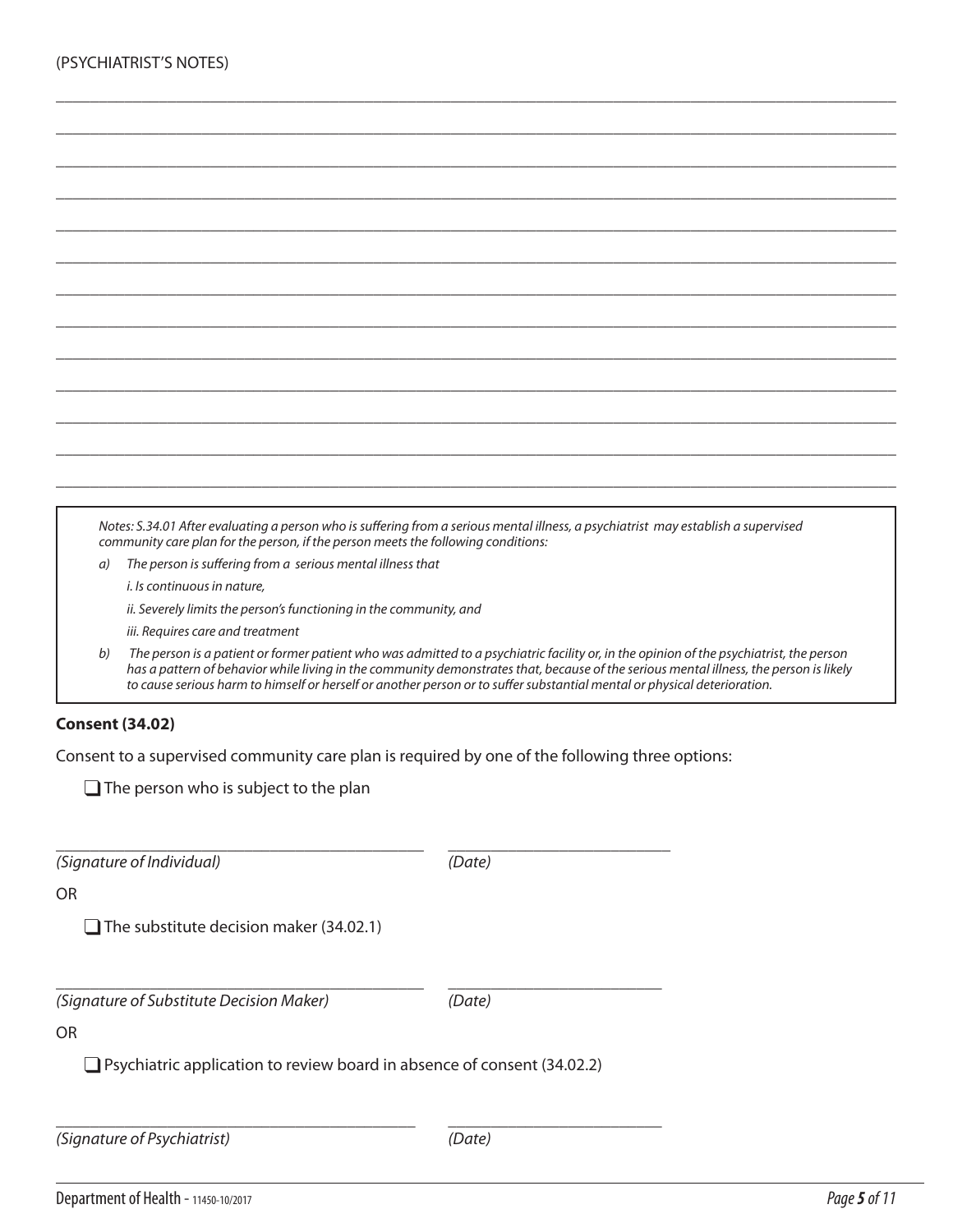| (PSYCHIATRIST'S NOTES) |  |
|------------------------|--|
|                        |  |
|                        |  |
|                        |  |
|                        |  |
|                        |  |
|                        |  |
|                        |  |
|                        |  |
|                        |  |
|                        |  |
|                        |  |
|                        |  |
|                        |  |
|                        |  |
|                        |  |
|                        |  |
|                        |  |
|                        |  |
|                        |  |
|                        |  |
|                        |  |
|                        |  |
|                        |  |
|                        |  |
|                        |  |

Notes: S.34.02(1) Consent to a supervised community care plan is required from the person who is subject to the plan, or in the case of a<br>person who is not mentally competent, by the substitute decision-maker under section

S.34.02(2) Despite subsection (1), a psychiatrist may make an application to the review board having jurisdiction to have a person who is not mentally competent be made subject to a supervised community care plan in the absence of consent by the substitute decisionmaker it the psychiatrist is of the opinion that it is in the best interests of the person.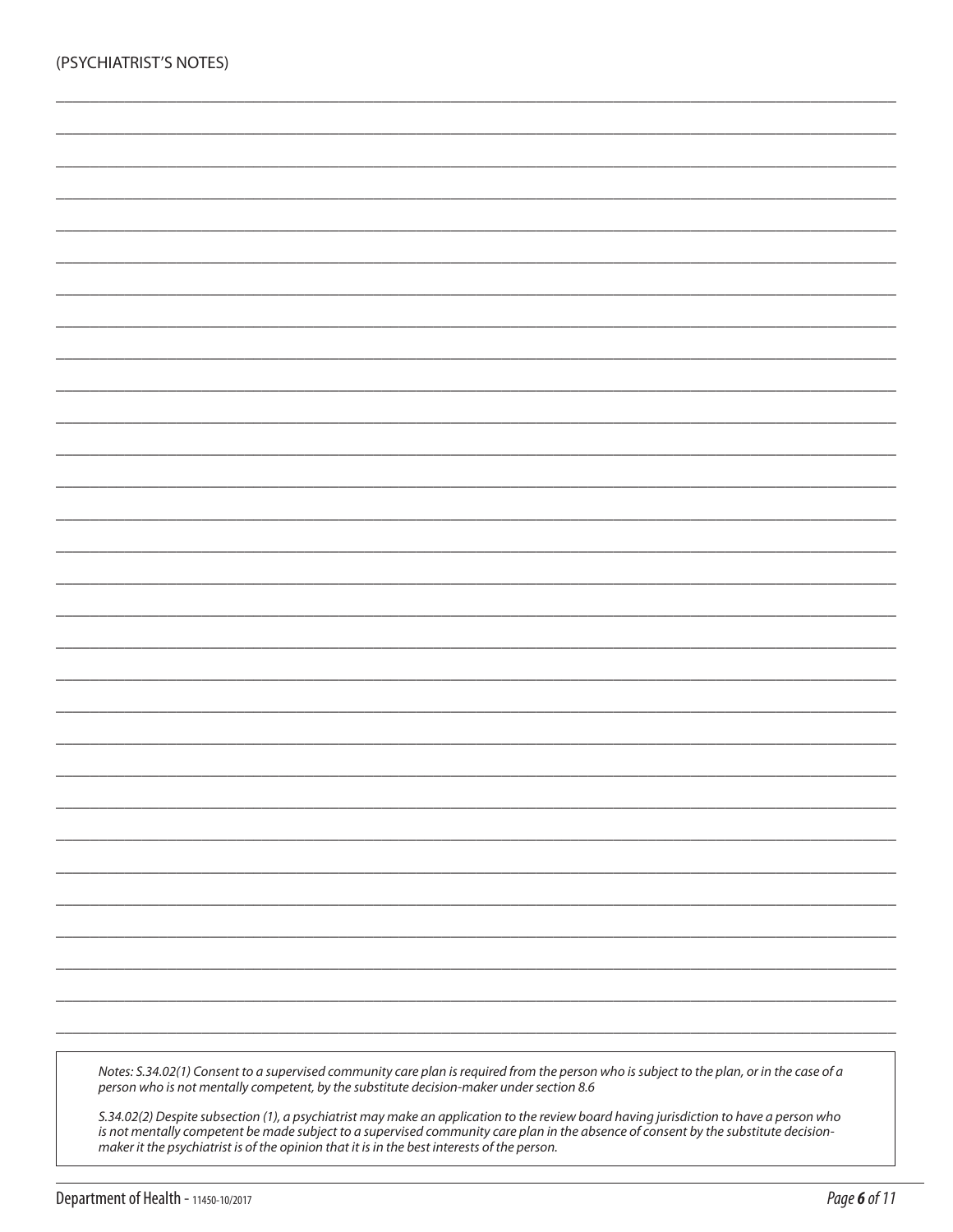### **Detailed Care Plan (34.04)**

### **Attending appointments/community based services**

The following is required:

| Appointments/Community<br>Services | Service Location | Frequency |
|------------------------------------|------------------|-----------|
|                                    |                  |           |
|                                    |                  |           |
|                                    |                  |           |
|                                    |                  |           |
|                                    |                  |           |
|                                    |                  |           |
|                                    |                  |           |
|                                    |                  |           |
|                                    |                  |           |
|                                    |                  |           |

#### Additional comments: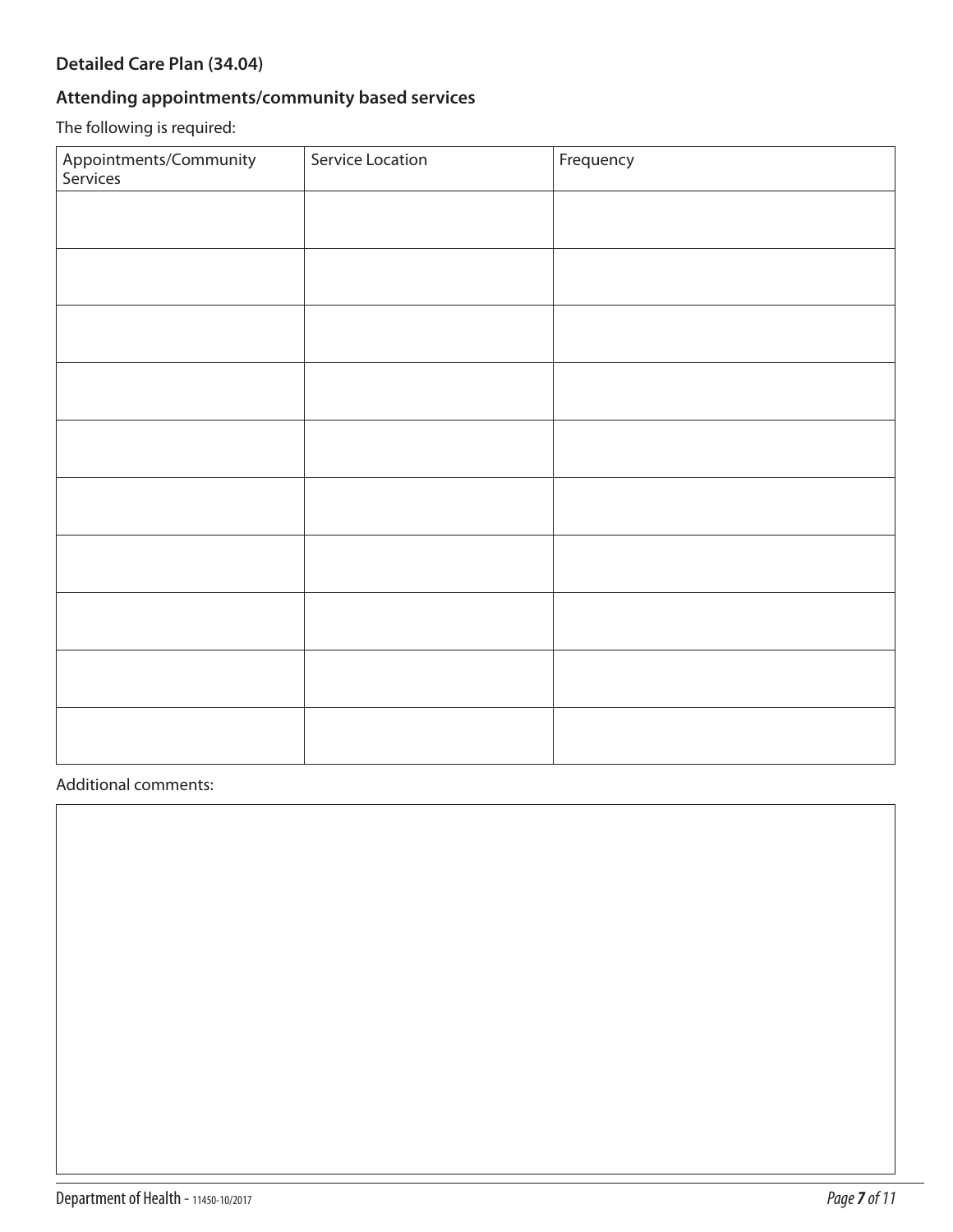### **Medications**

The following is required:

| Medications | Dosage | Routine |
|-------------|--------|---------|
|             |        |         |
|             |        |         |
|             |        |         |
|             |        |         |
|             |        |         |
|             |        |         |
|             |        |         |
|             |        |         |
|             |        |         |
|             |        |         |
|             |        |         |
|             |        |         |
|             |        |         |
|             |        |         |
|             |        |         |
|             |        |         |
|             |        |         |
|             |        |         |

Additional comments: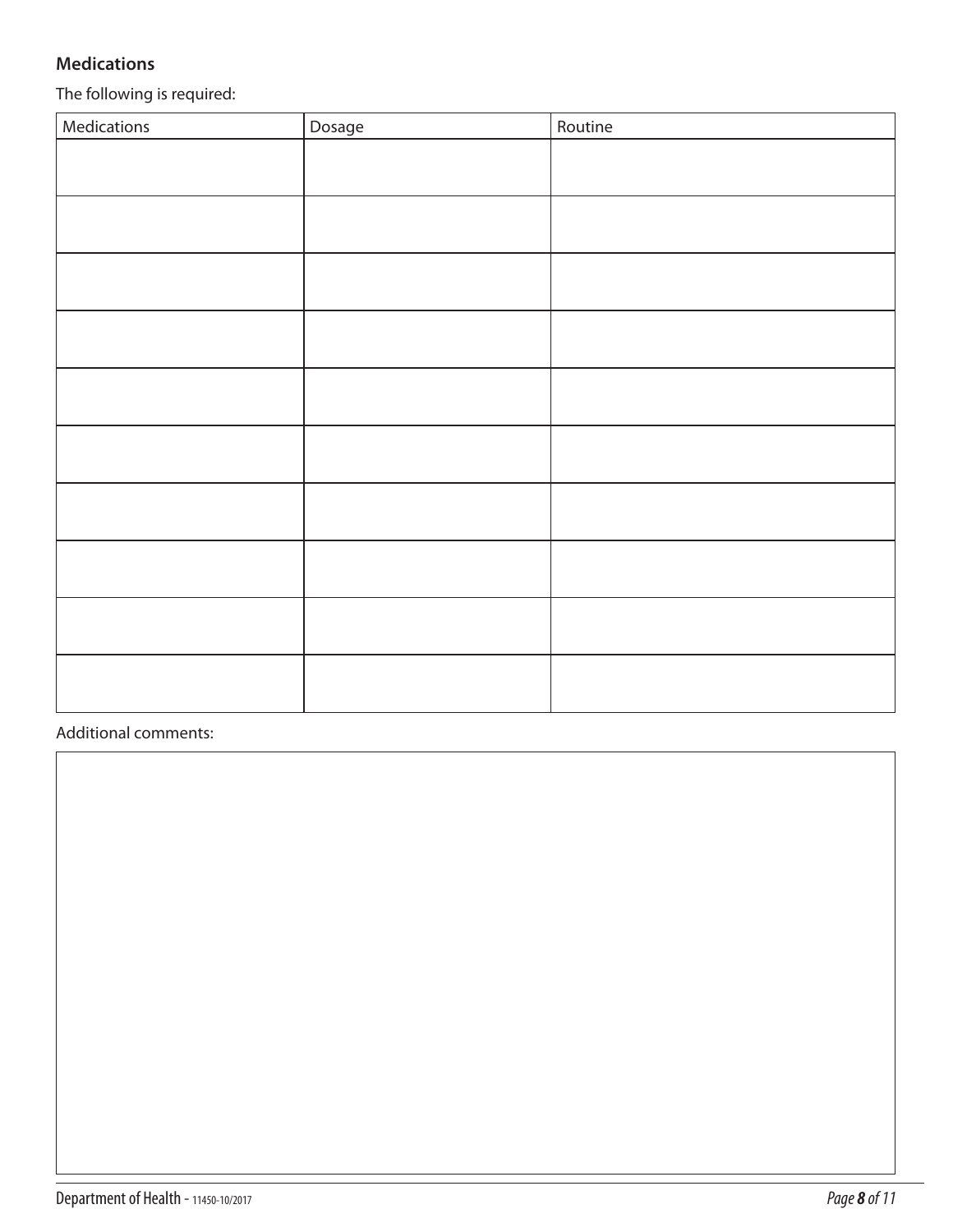### **Housing**

The following is required regarding housing:

### **Health Professionals involved with this care plan:**

| Name and Position | Contact Info | Obligations |
|-------------------|--------------|-------------|
|                   |              |             |
|                   |              |             |
|                   |              |             |
|                   |              |             |
|                   |              |             |
|                   |              |             |
|                   |              |             |
|                   |              |             |
|                   |              |             |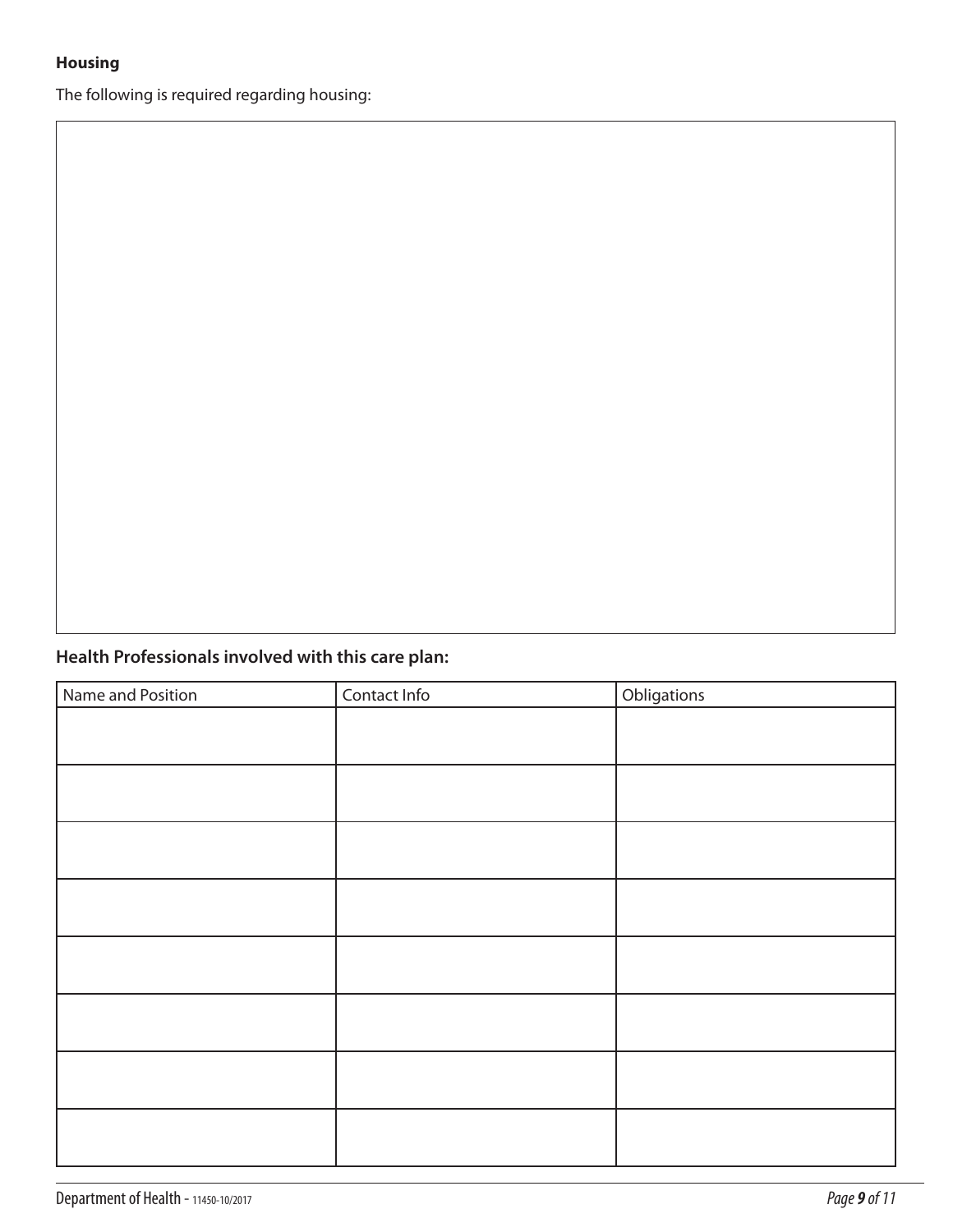#### **Duration of plan (34.03)**

The terms of this care plan are required and will be reviewed yearly, or before, the anniversary of the review board hearing with the availability for 1 additional review board hearing per year. A total of two reviews are possible each year. If you wish to make an amendment to your care plan, speak to a member of your health care team.

#### **Copy of plan (34.05)**

The following members of this persons care plan team have received a copy of this form:

| Person subject to plan:                               |  |
|-------------------------------------------------------|--|
|                                                       |  |
| <b>Substitute Decision maker if applicable:</b>       |  |
|                                                       |  |
| <b>Support Person or Persons if applicable:</b>       |  |
|                                                       |  |
|                                                       |  |
|                                                       |  |
| <b>Treating Psychiatrist:</b>                         |  |
|                                                       |  |
| All other healthcare professionals named in the plan: |  |
|                                                       |  |
|                                                       |  |
|                                                       |  |
|                                                       |  |
| Any other individuals involved in the care plan:      |  |
|                                                       |  |
|                                                       |  |
|                                                       |  |
|                                                       |  |